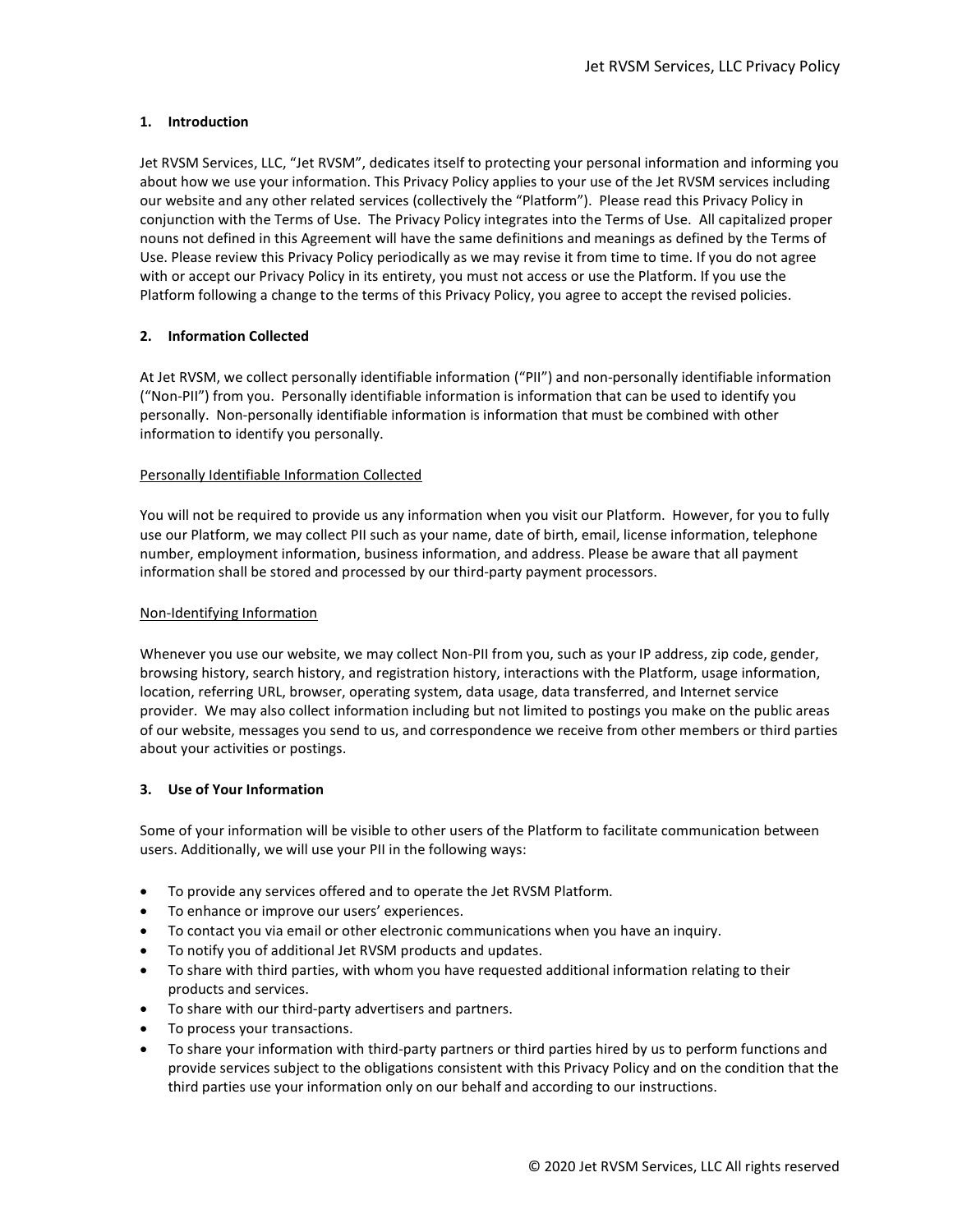### 4. Accessing, Editing, and Removing Your Information

You will be able to access any information contained in your account through our Platform. To the extent allowed, you may edit that information by removing or changing the information listed in your account. Information that relates to certifications, ratings, privileges, licenses, permits, insurance, training, or related, may only be changed by contacting us at customerservice@jetrvsm.com. If you have any questions or wish to review, change, or access any of your information collected by us, please contact us customerservice@jetrvsm.com. Additionally, if you wish to opt-out of our data collection practices or would like us to remove any of your information from our databases, please contact us at customerservice@jetrvsm.com. After you have canceled your account please be aware that we may keep inaccessible copies of your PII and non-PII subject to our data retention policies.

# 5. Cookies and Tracking

We use cookies to identify you and to remember your logins. Therefore, you must have cookies enabled in your browser to use our Platform. Please be aware that some or all of our cookies may be accessible by third parties. Additionally, while using portions of our Platform, we may track your usage information so that we understand how you interact with our Platform.

### 6. Third-Party Access to Your Information

Although you are entering into an Agreement with Jet RVSM to disclose your information to us, we do use third party individuals and organizations to assist us, including contractors, web hosts, and others, to allow you to access the Platform.

Throughout the provisioning of our services to you, we may delegate our authority to collect, access, use, and disseminate your information. It is, therefore, necessary that you grant the third parties we may use in the course of our business the same rights that you afford us under this Privacy Policy. For this reason, you hereby agree that for every authorization which you grant to us in this Privacy Policy, you also grant to any third party that we may hire, contract, or otherwise retain the services of to operate, maintain, repair, or otherwise improve or preserve our software applications, website or their underlying files or systems. You agree not to hold us liable for the actions of any of these third parties, even if we would normally be held vicariously liable for their actions, and that you must take legal action against them directly should they commit any tort or other actionable wrongs against you.

#### 7. Law Enforcement

You agree that we may disclose your information to the Federal Aviation Administration (FAA), the Department of Transportation (DOT), the National Transportation Safety Board (NTSB), or other governmental authorities if compelled to by a court order. Additionally, you agree that we may disclose your information if we reasonably believe that you have violated US laws, the terms of our Terms of Use or our Privacy Policy, or if we believe that a third party is at risk of bodily or economic harm. If we receive a subpoena affecting your privacy, we may elect to notify you to so that you have an opportunity to file a motion to quash the subpoena, or we may attempt to quash it ourselves, but we are not obligated to do either. We may also proactively report you and release your information without receiving any request to third parties where we believe that it is proper to do so for legal reasons, where your actions violate any law of the United States or any other country having jurisdiction over us, our Platform, or our Terms of Use. You release us from any damages that may arise from or relate to the release of your information to a request from administrative, safety, and law enforcement agencies or private litigants. We may release your information under the conditions listed in this paragraph, whether to individuals, entities or any state or federal authorities, as required.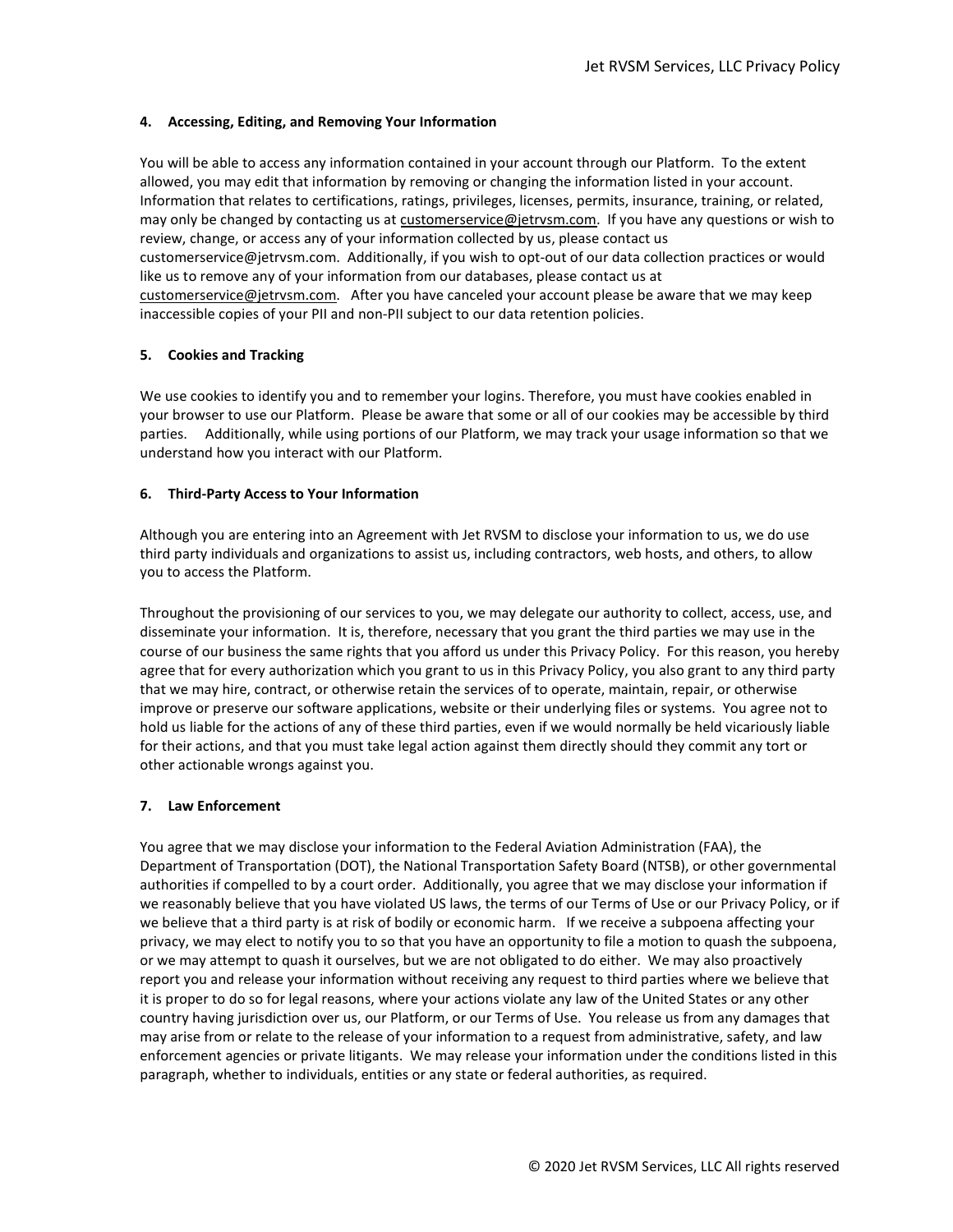## 8. Opt-Out of Commercial, Non-Commercial Communications and Do Not Track

If you decide to provide us with your contact information, you agree that we may send you communications via push notifications, texts, and emails. However, you may unsubscribe from certain marketing communications by notifying Jet RVSM that you no longer wish to receive these communications. We will endeavor to promptly remove you from our mailing list or communications once we have received that request. We currently do not offer functionality for you to opt-out through "do not track" listings. If you wish to opt-out of certain communications or information collection, please contact us at customerservice@jetrvsm.com.

### 9. Third Parties

Jet RVSM or other users may post links to third party websites on Platform, which may include information that we have no control over. When accessing a third party site through our Platform, you acknowledge that you are aware that these third-party websites are not screened for privacy or security issues by us, and you release us from any liability for the conduct of these third-party websites.

Please be aware that this Privacy Policy and any other policies in place, in addition to any amendments, do not create rights enforceable by third parties. Jet RVSM bears no responsibility for the information collected or used by any advertiser or third party website. You must review their Terms of Use and Privacy to understand how their information collection practices work.

### 10. Security Measures

We make reasonable attempts to protect your information by using physical and electronic safeguards. For this reason, we may use SSL certificates to enhance our Platform security. However, as this is the Internet, we can make no guarantees as to the security or privacy of your information. For this reason, we recommend that you use anti-virus software, routine credit checks, firewalls, and other precautions to protect yourself from security and privacy threats.

# 11. Your California Privacy Rights

Jet RVSM permits residents of the State of California to use its Platform; we comply with the California Business and Professions Code §§ 22575-22579. If you are a California resident, you may request certain information regarding our disclosure of personal information to any third parties for their direct marketing purposes. Various provisions throughout this Privacy Policy address requirements of the Californian privacy statutes. Although we do not disseminate your information to third parties without permission, you must presume that we collect electronic information from all visitors. You may contact us at customerservice@jetrvsm.com with any questions.

#### 12. Age Compliance

Jet RVSM requires the legal capacity to enter contracts with other users and us. No one under the age of 18 is allowed to use Jet RVSM resources and services. We intend to fully comply with American and international laws respecting children's privacy including the Children's Online Privacy Protection Act. Therefore, we do not collect or process any information for any persons under the age of 18. If you are under 18 and using our Platform, please stop immediately and do not submit any information to us. If we have inadvertently collected any information from users under the age of 18 please contact us immediately.